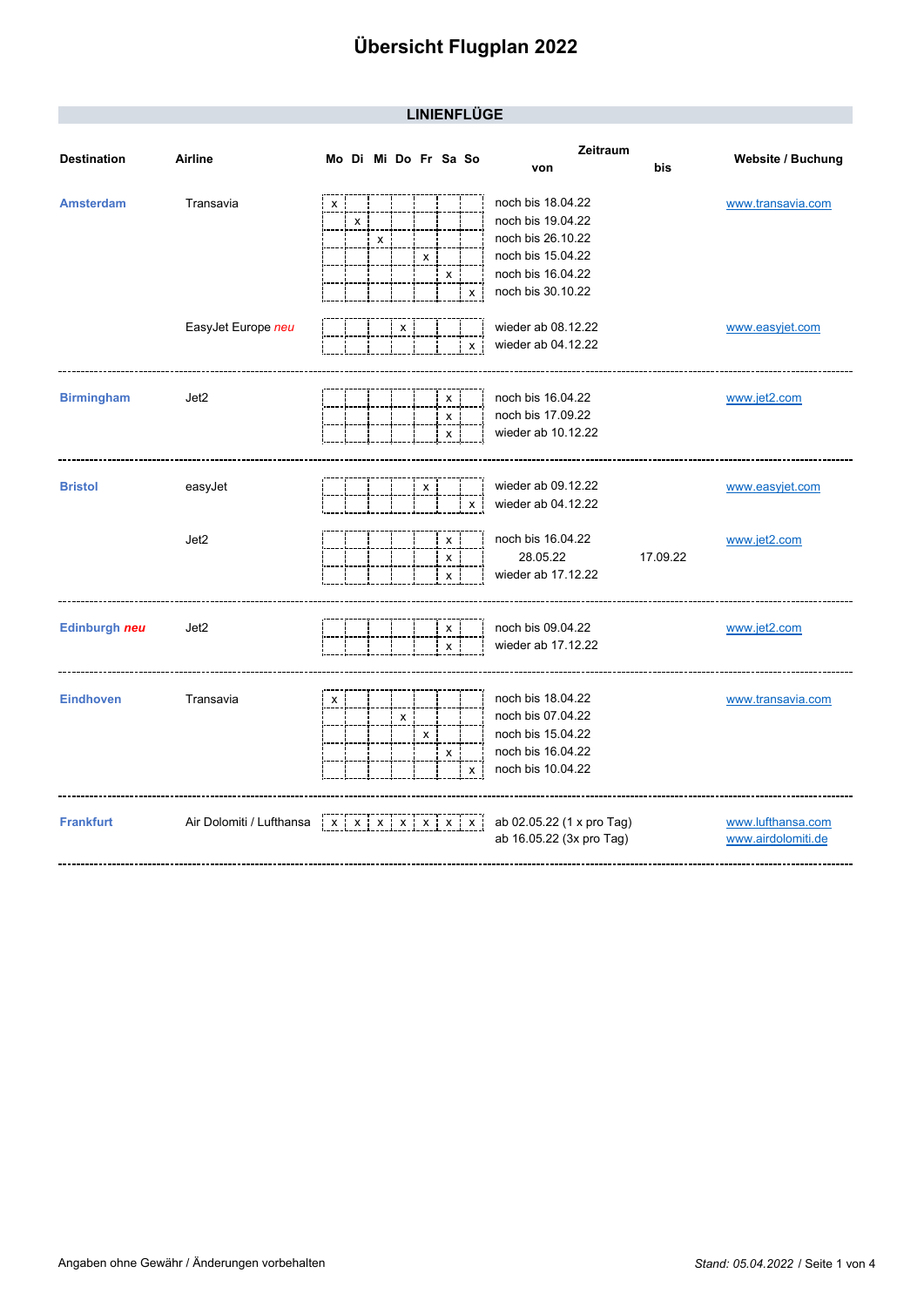| <b>LINIENFLÜGE</b>     |                        |                                                                                                                                                                                                                                     |                                 |  |  |  |
|------------------------|------------------------|-------------------------------------------------------------------------------------------------------------------------------------------------------------------------------------------------------------------------------------|---------------------------------|--|--|--|
| <b>Hamburg</b>         | Eurowings              | wieder ab 03.12.22<br>$x \times x$                                                                                                                                                                                                  | www.eurowings.com               |  |  |  |
| <b>London Gatwick</b>  | EasyJet                | wieder ab 28.11.22<br>х<br>noch bis 25.10.22<br>X<br>noch bis 13.04.22 + 29.06. bis 31.08.22<br>X<br>noch bis 27.10.22<br>$\boldsymbol{\mathsf{x}}$<br>wieder ab 25.11.22<br>X<br>noch bis 29.10.22<br>х<br>wieder ab 04.12.22<br>X | www.easyjet.com                 |  |  |  |
| <b>London Heathrow</b> | <b>British Airways</b> | noch bis 16.04.22<br>x<br>noch bis 17.04.22<br>x                                                                                                                                                                                    | www.ba.com                      |  |  |  |
| <b>London Luton</b>    | easyJet                | wieder ab 11.12.22<br>$\mathsf{x}$                                                                                                                                                                                                  | www.easyjet.com                 |  |  |  |
| <b>London Stansted</b> | Jet2                   | noch bis 10.04.22<br>X<br>wieder ab 20.12.22<br>X                                                                                                                                                                                   | www.jet2.com                    |  |  |  |
| <b>Manchester</b>      | easyJet<br>Jet2 neu    | wieder ab 04.12.22<br>X<br>noch bis 17.04.22<br>X<br>χi<br>28.05.22<br>17.09.22<br>x<br>х<br>wieder ab 17.12. bzw. 20.12.22<br>X<br>x                                                                                               | www.easyjet.com<br>www.jet2.com |  |  |  |
| <b>Rotterdam</b>       | Transavia              | noch bis 04.04.22<br>x<br>noch bis 05.04.22<br>x<br>noch bis 14.04.22<br>X<br>noch bis 16.04.22<br>x<br>noch bis 17.04.22<br>x                                                                                                      | www.transavia.com               |  |  |  |
| <b>Wien</b>            | Austrian               | ganzjährig (bis zu 3 x pro Tag)<br>$x \mid x \mid x \mid x \mid x \mid x \mid x$                                                                                                                                                    | www.austrian.com                |  |  |  |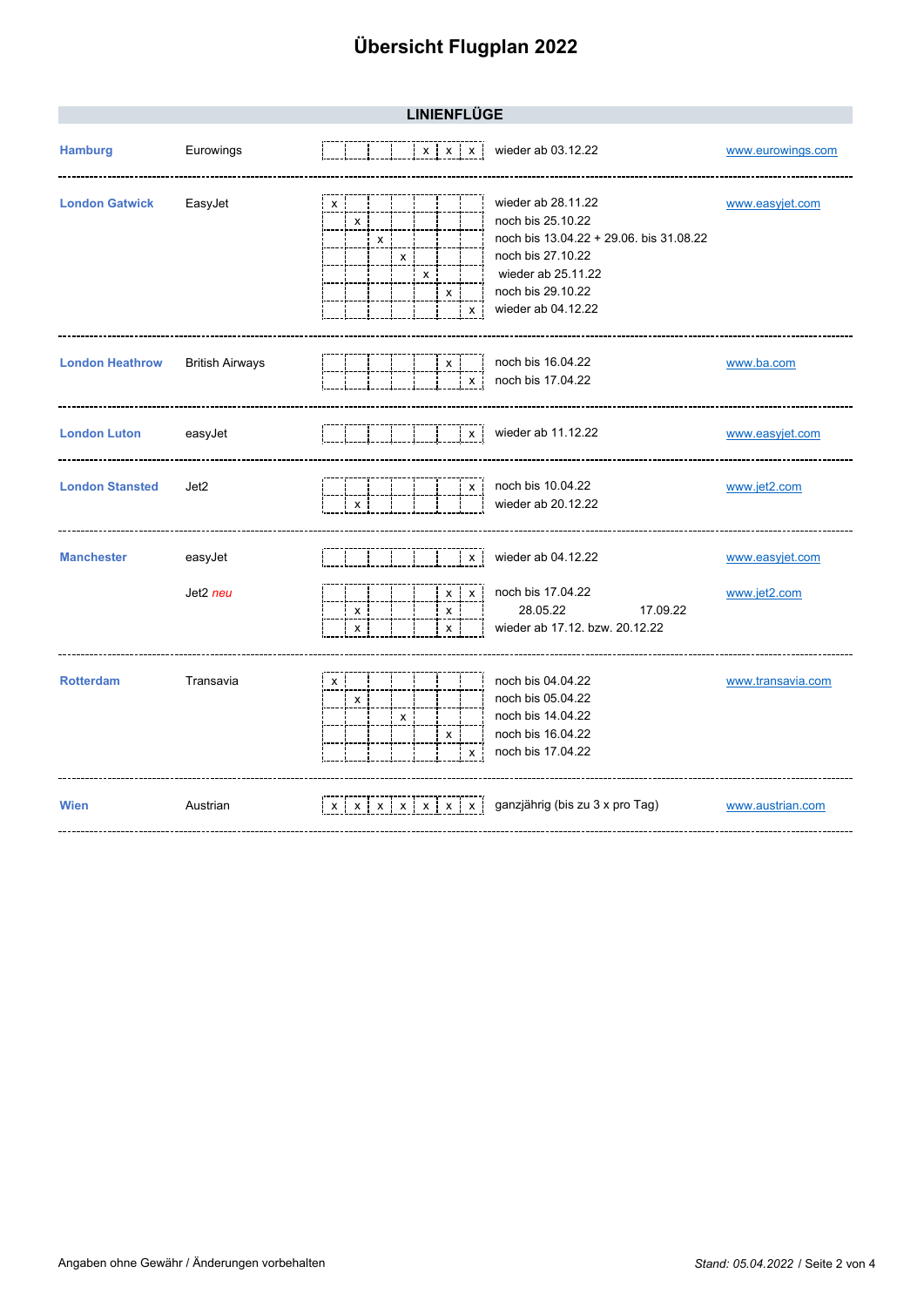#### **CHARTERFLÜGE SOMMER**

| <b>Destination</b>       | Airline                | Mo Di Mi Do Fr Sa So | Zeitraum<br>von      | bis                  | Website / Buchung                        |
|--------------------------|------------------------|----------------------|----------------------|----------------------|------------------------------------------|
| <b>Helsinki</b>          | FinnAir                | $\mathbf{x}$         | 21.05.22             | 08.10.22             | Incoming-Charter<br>nicht online buchbar |
| <b>Tel Aviv</b>          | Israir                 | X.                   | 08.07.22             | 26.08.22             | Incoming-Charter<br>nicht online buchbar |
| <b>Chalkidiki</b>        | Idealtours (Trade Air) | $\mathbf{X}$         | 20.05.22             | 07.10.22             | www.idealtours.at                        |
| Cagliari                 | Chirstophorus (Luxair) | X                    | 22.05.22             | 25.09.22             | www.christophorus.at                     |
| <b>Heraklion / Kreta</b> | TUI (Eurowings)        | х                    | 16.05.22<br>20.05.22 | 10.10.22<br>07.10.22 | www.tui.at                               |
| <b>Kavala</b>            | Idealtours (Trade Air) | $\mathsf{x}$         | 20.05.22             | 07.10.22             | www.idealtours.at                        |
| <b>Kefalonia</b>         | Idealtours (Trade Air) | $\mathbf{X}$         | 21.05.22             | 08.10.22             | www.idealtours.at                        |
| <b>Kalamata</b>          | Idealtours (Trade Air) | X i                  | 22.05.22             | 09.10.22             | www.idealtours.at                        |
| Kos                      | TUI (Eurowings)        | $\mathsf{x}$         | 25.05.22             | 05.10.22             | www.tui.at                               |
| <b>Lamezia Terme</b>     | Idealtours (Trade Air) | x i                  | 22.05.22             | 09.10.22             | www.idealtours.at                        |
|                          | TUI (Eurowings)        | $\mathsf{x}$         | 22.05.22             | 02.10.22             | www.tui.at                               |
| Palma / Mallorca         | TUI (Eurowings)        | x<br>x i             | 25.05.22<br>21.05.22 | 28.09.22<br>01.10.22 | www.tui.at                               |
| Preveza / Lefkas         | Idealtours (Trade Air) | X                    | 21.05.22             | 08.10.22             | www.idealtours.at                        |
| <b>Rhodos</b>            | TUI (Eurowings)        | х                    | 07.06.22             | 27.09.22             | www.tui.at                               |